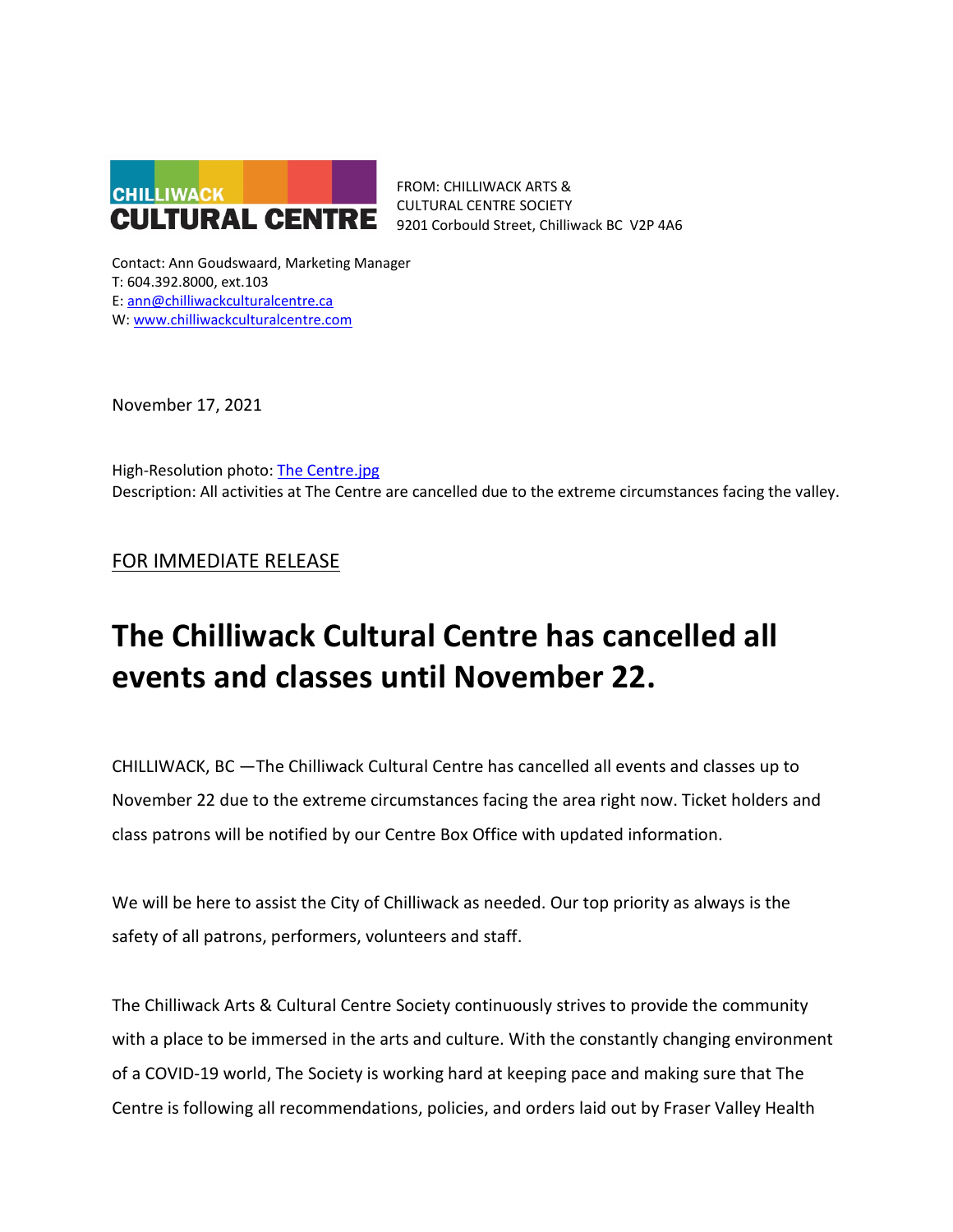Authority, the Provincial Health Officer, the Province of B.C., and the Government of Canada. Face masks are once again required in all public indoor spaces, so you will be required to wear one while inside the Chilliwack Cultural Centre.

Thank you for your continued trust and support of the Chilliwack Cultural Centre. We look forward to welcoming you back!

For more information about dates and times, and to purchase tickets, contact the Centre Box Office, online at [www.chilliwackculturalcentre.ca,](http://www.chilliwackculturalcentre.ca/) or by calling 604-391-SHOW(7469).

 $-30-$ 

Ann Goudswaard, Marketing Manager T: 604.392.8000, ext. 103 E: [ann@chilliwackculturalcentre.ca](mailto:ann@chilliwackculturalcentre.ca)

## **Chilliwack Cultural Centre**

Owned by the City of Chilliwack, the Cultural Centre houses two unique performance venues, an art gallery, music instruction studios, arts and crafts studios, meeting rooms, offices, and is home to the Chilliwack Academy of Music and the O'Connor Group Art Gallery and the Canadian Tire Lobby. Since opening in 2010, over 360,000 tickets have been sold through the Centre Box Office, with a value close to \$6,000,000. The Centre is overseen by The Chilliwack Arts & Cultural Centre Society on behalf of the City.

*Chilliwack Cultural Centre highlights:*

- 597 seat performance theatre
- 168 seat recital hall / rehearsal space / dance studio / meeting space
- Chilliwack Art gallery (22-foot high display area)
- 21 music instructional rooms
- Arts, crafts and performance studios
- Storage and Archival Resource Room